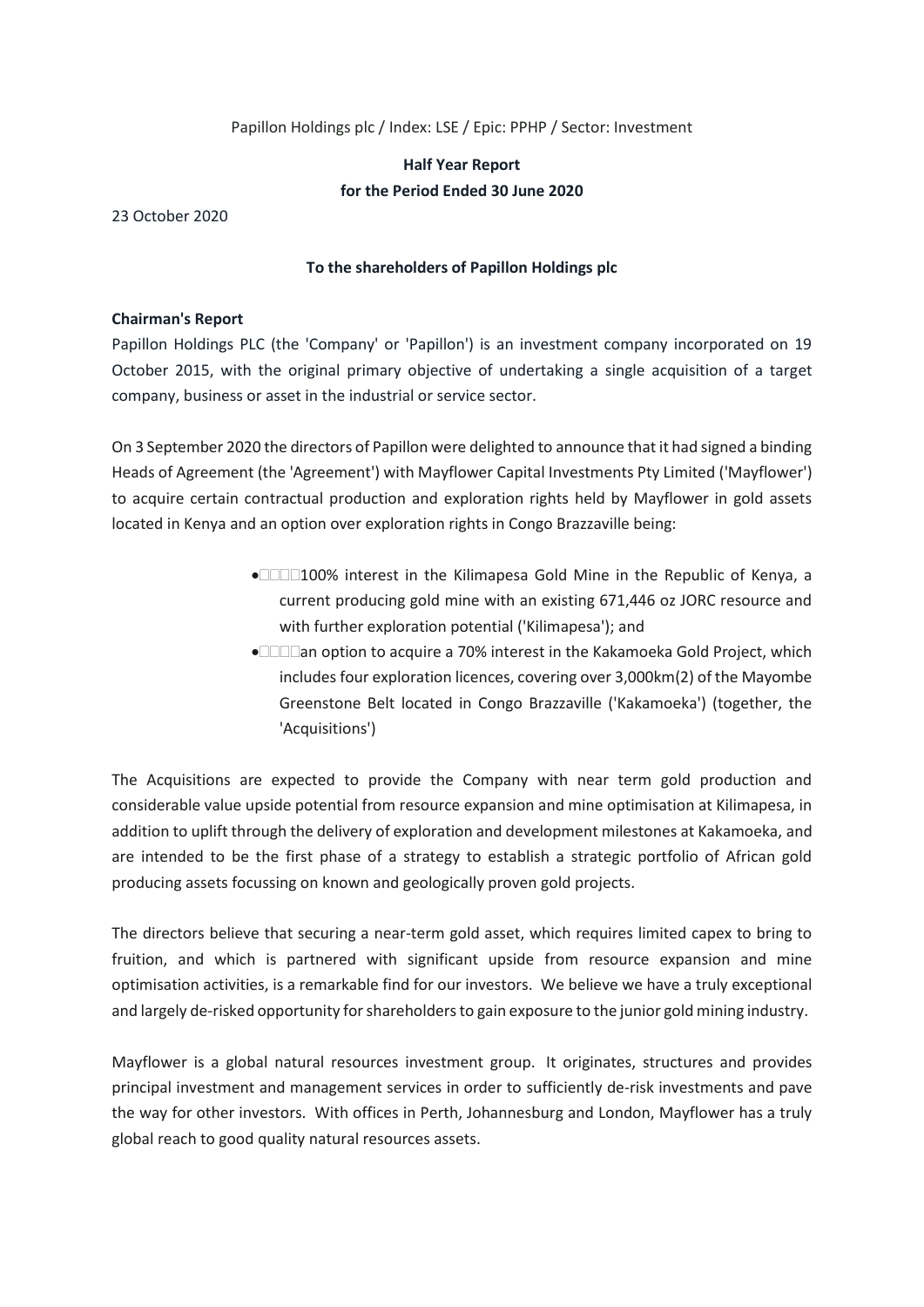Under the Agreement, Papillon has agreed to acquire the contractual rights from Mayflower to acquire a 100% interest in Kilimapesa Gold Pty Limited ('KPG'). KPG is a Kenyan incorporated company which holds a 100% interest in Kilimapesa and the associated mining and exploration licences.

Kilimapesa is an established gold mine offering immediate value to the Company. Kilimapesa is located approximately 230km west of Nairobi in the historically productive Migori Archaean Greenstone Belt, Kenya. Kilimapesa has a current mineral resource of 8,715,291 tonnes at 2.40 g/t Au for 671,446 oz Au at a cut-off of 1 g/t. Production commenced in 2012 with the mine having an established infrastructure including a processing plant commissioned in 2016 with design capacity of 200 tonnes per day. Kilimapesa was put on care and maintenance in 2019, primarily due to insufficient funding.

Mayflower's technical management team is currently on site at Kilimapesa overseeing and implementing plans for the immediate recommencement of gold production using the established processing plant. Further mine and process plant optimisation studies are underway and are to be implemented upon completion of the Acquisitions to further increase annual gold production to an initial rate of 25,000 oz.

The Company has further agreed to acquire the contractual rights from Mayflower via an option to acquire a 70% interest in Congo Gold SARL ('CGS'). CGS is a company incorporated in Congo-Brazzaville which holds a 100% interest in Kakamoeka which includes four exclusive exploration permits that cover over 3,000km<sup>2</sup> and extend over 50km of strike length of the Mayombe Greenstone Gold belt from the Angolan border in the south-east to the Gabon border in the north-east.

Gold production on the Kakamoeka license areas dates back to the 1940s and small-scale artisanal mining continues to this day. Modern exploration and development commenced only in 2011, with mapping, soil geochemistry, trenching, and multiple RAB and core drilling completed over multiple gold centres identified at Kakamoeka.

Kakamoeka is considered by the Company as an advanced and highly attractive gold exploration project. Previous drilling has already defined two advanced gold projects, 15km of strike and several zones of near surface gold mineralisation through laboratory assay. These results include 3m at 7.19g/t Au from 7m, 3m at 5.54g/t Au from 1m, 3m at 6.49g/t from 3m, 3m at 4.90g/t from 6m and 3m at 6.95g/t from 4m. In addition, visible gold was recorded in a number of samples from the drill holes.

The Company will complete further drilling in 2020 to define a maiden JORC compliant resource at Kakamoeka with seven drill ready targets already identified and numerous additional targets ready for the Company's earlier stage exploration work to commence.

Going forward, the Company's strategy is to establish a strategic portfolio of gold producing and development assets focussing on existing gold resources and assets in proven and well-established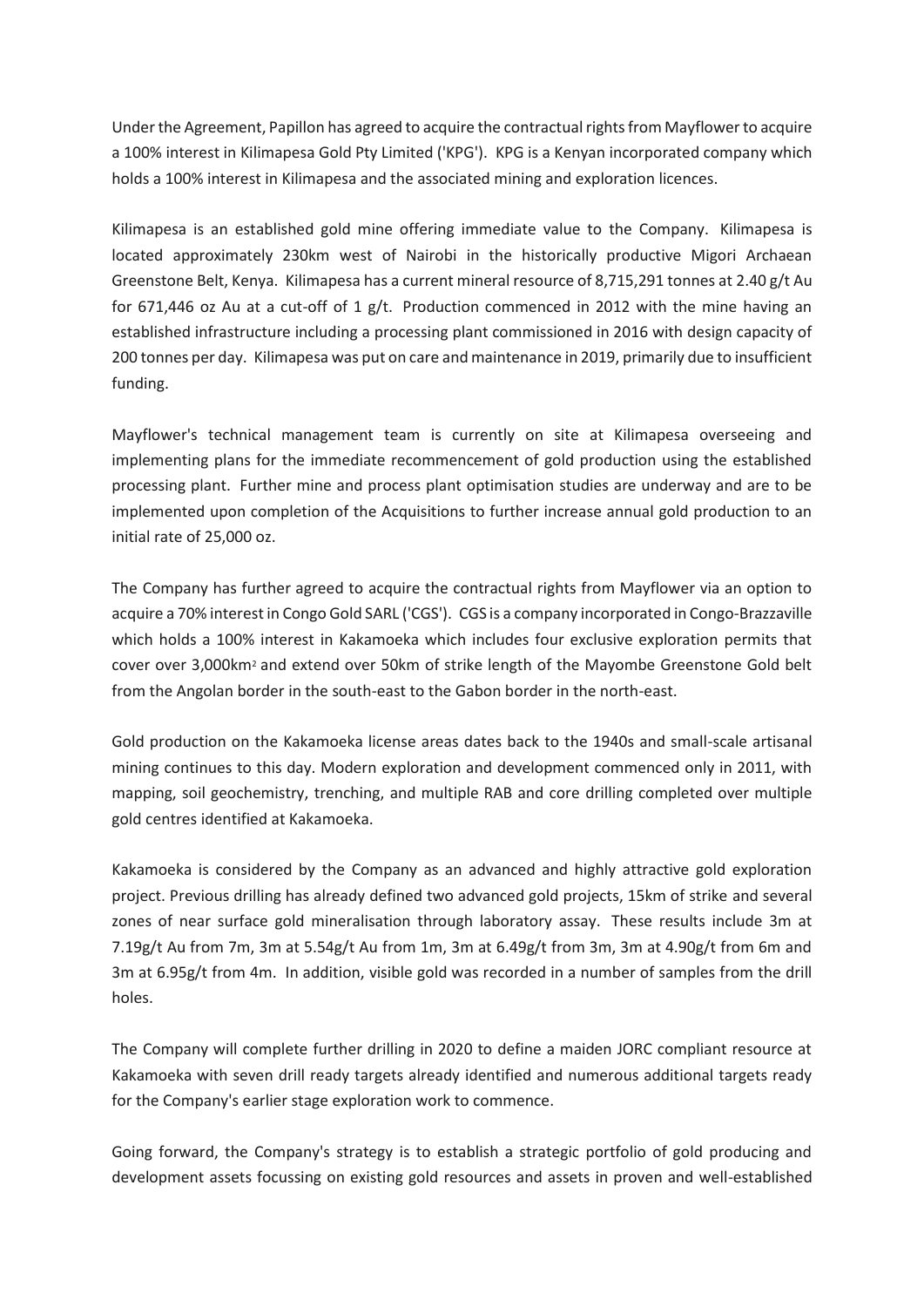gold mining regions in Africa. The Company is actively working with Mayflower in the identification and further potential acquisition of gold projects which meet these criteria.

The Acquisitions are subject, inter alia, to the completion of due diligence, documentation and compliance with all regulatory requirements, including the Listing and Prospectus Rules and, as required, the Takeover Code. The Acquisitions, if they proceed, will constitute a Reverse Takeover under the Listing Rules and therefore the listing in the Company's ordinary shares will remain suspended pending the re-admission of the Ordinary Shares to the Standard Listing Segment of the London Stock Exchange. The Company is working on the preparation of a prospectus in relation to the Acquisitions which will, in due course, be submitted to UKLA for approval and making application for the enlarged Company to have its Ordinary Shares re-admitted to the Standard Listing segment of the London Stock Exchange.

Certain new directors will be joining the Board including Jason Brewer, who will join as an Executive Director together with Dr Elena Clarici and Gerard Kisby-Green who will both join as Non-Executive Directors. Lord Monson, currently a Non-Executive Director of the Company, will become Non-Executive Chairman, replacing James Longley, who will remain as CFO. The new appointments will be subject to the standard director checks and the completion of the Transaction and re-listing of Papillon.

Mayflower will continue to serve the Board in an advisory capacity focussing on identifying and negotiating the potential acquisitions of advanced and producing gold projects in East Africa as part of the Company's growth and gold production strategy.

Furthermore, as a part of due diligence and testing the state of operations, Kilimapesa successfully recommenced gold production with the first smelt taking place on Monday 14 September 2020 yielding a 3,377g (87oz) gold bar, and with the intention to continue gold production at the mine. Further to this, Mayflower has confirmed that a further gold pour was completed at Kilimapesa on Monday 5 October 2020, the second gold pour since Mayflower recommenced processing operations last month, with almost twice the gold ore produced from the first gold pour on 14 September 2020.

Additionally, an updated Competent Person Report (CPR) has been successfully completed and will be released as a part of re-admission documentation. Dr. Cedric Simonet from Akili Mineral Services Ltd is acting as Competent Person.

The Parties are pleased to confirm that additional funding of approximately US\$500,000 from European-based investors has been obtained, of which US\$165,000 was advanced to Goldplat PLC on 9 October 2020. This additional funding takes the total amount advanced towards securing Kilimapesa to US\$300,000, and satisfies the minimum expenditure requirements, which was one of the key terms of Mayflower's proposed acquisition of Kilimapsea from AIM-listed Goldplat PLC. The balance of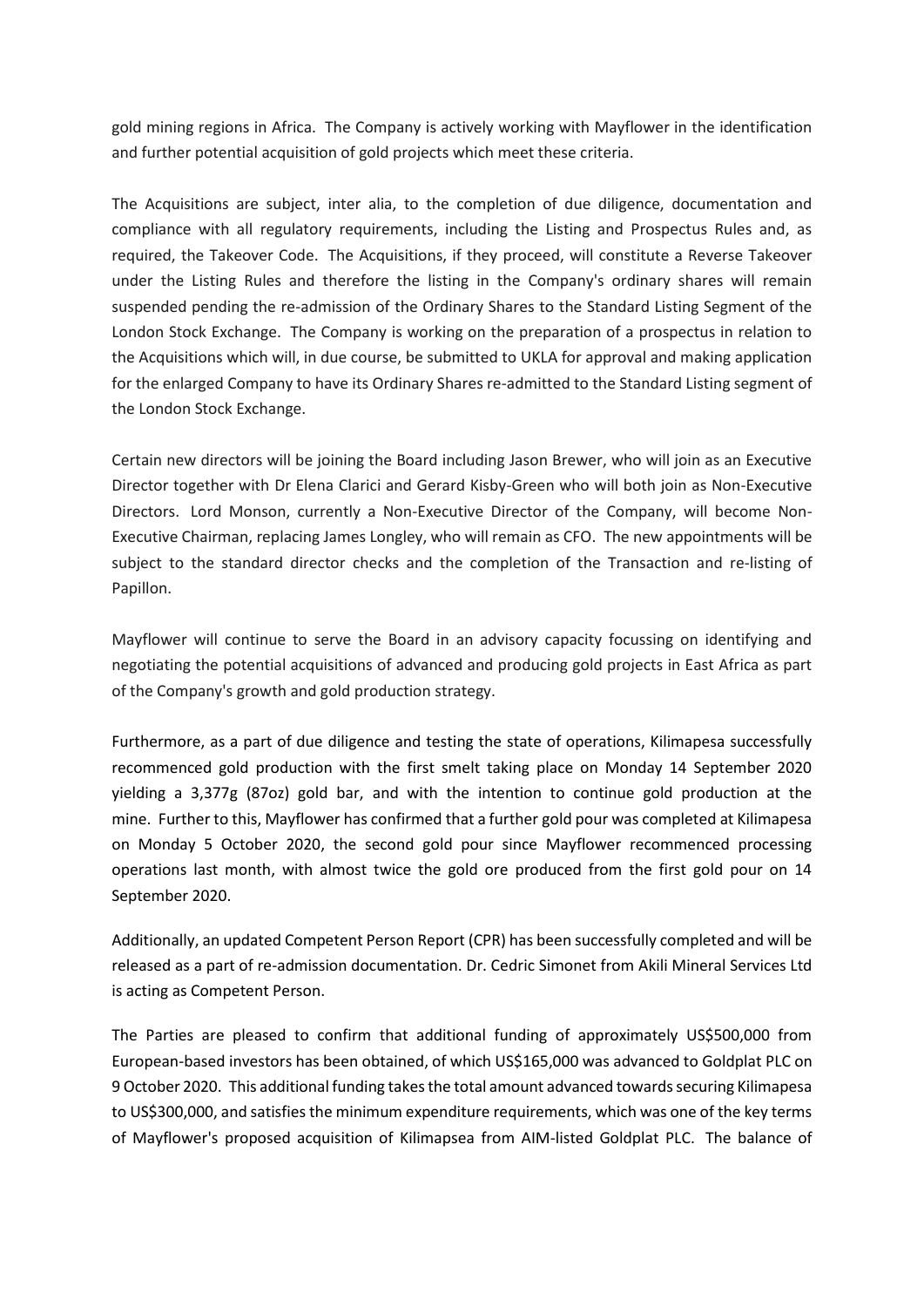monies will be used to fund the continued operation and other onsite activities at the Kilimapesa Gold Mine in Kenya through to completion of the Transaction.

Furthermore, Mayflower has agreed an extension with Goldplat PLC for completion of the acquisition of Kilimapesa, to allow for the Company to complete the Transaction and reverse takeover ('RTO') with Mayflower, as announced by Goldplat PLC on 1 October 2020.

The Parties are pleased to confirm that all key consultants for the Transaction have now been appointed and work regarding finalising the Prospectus for the RTO is well underway. The Parties, along with key creditors, are working on a capital reorganisation and funding plan for Papillon, to better position the Company to progress its new African gold mining and production strategy. This draft restructuring plan has also been provided to Goldplat PLC as part of the terms of Mayflower's acquisition of Kilimapesa.

### **Update on Pace Cloud Limited**

On 18 May 2018, the Company reached an agreement via a non-binding head of terms to make an investment in 50% of the issued share capital of a fintech company, Pace Cloud Limited ('Pace Cloud'). Papillon had fulfilled the terms of its investment of GBP550k to achieve a 50% equity interest in Pace Cloud, the prospectus was approved by UKLA and the company brokers were ready to proceed with the placing. However, the directors and shareholders of Pace Cloud informed us they no longer wished to proceed with the transaction. Papillon is yet to receive a realistic proposal from Pace Cloud directors and shareholders as to how they intend to fulfil their legal obligations regarding the substantial transaction costs and substantial loan advances to them to date. Furthermore, the Papillon Board of directors has determined that, in the current circumstances, 60% of the assets and benefits arising from the terminated relationship with Pace Cloud will be spun off into a separate private entity owned by the existing shareholder base, contemporaneously with the transaction contemplated above, with the balance being retained in Papillon together with a receivable from the spun-off company of £480,000 payable when the spun off company realises its investment in Pace Cloud Limited. The shareholding and receivable to be retained by Papillon is to compensate the incoming shareholders of Papillon for the debts incurred pursuing the Pace Cloud transaction

### **Results for the period**

For the period from 1 January 2020 to 30 June 2020, the Company's results included the ongoing running costs of the Company including listing fees on the London Stock Exchange and other advisory costs.

# **Risks and uncertainties**

The Company is a relatively new entity, with only a brief operating history, and therefore, investors have no basis on which to evaluate the Company's ability to achieve its objective of identifying, acquiring and operating one or more companies or businesses.

Whilst the company has executed an agreement to acquire certain contractual production and exploration rights held by Mayflower in gold assets located in Kenya and an option over exploration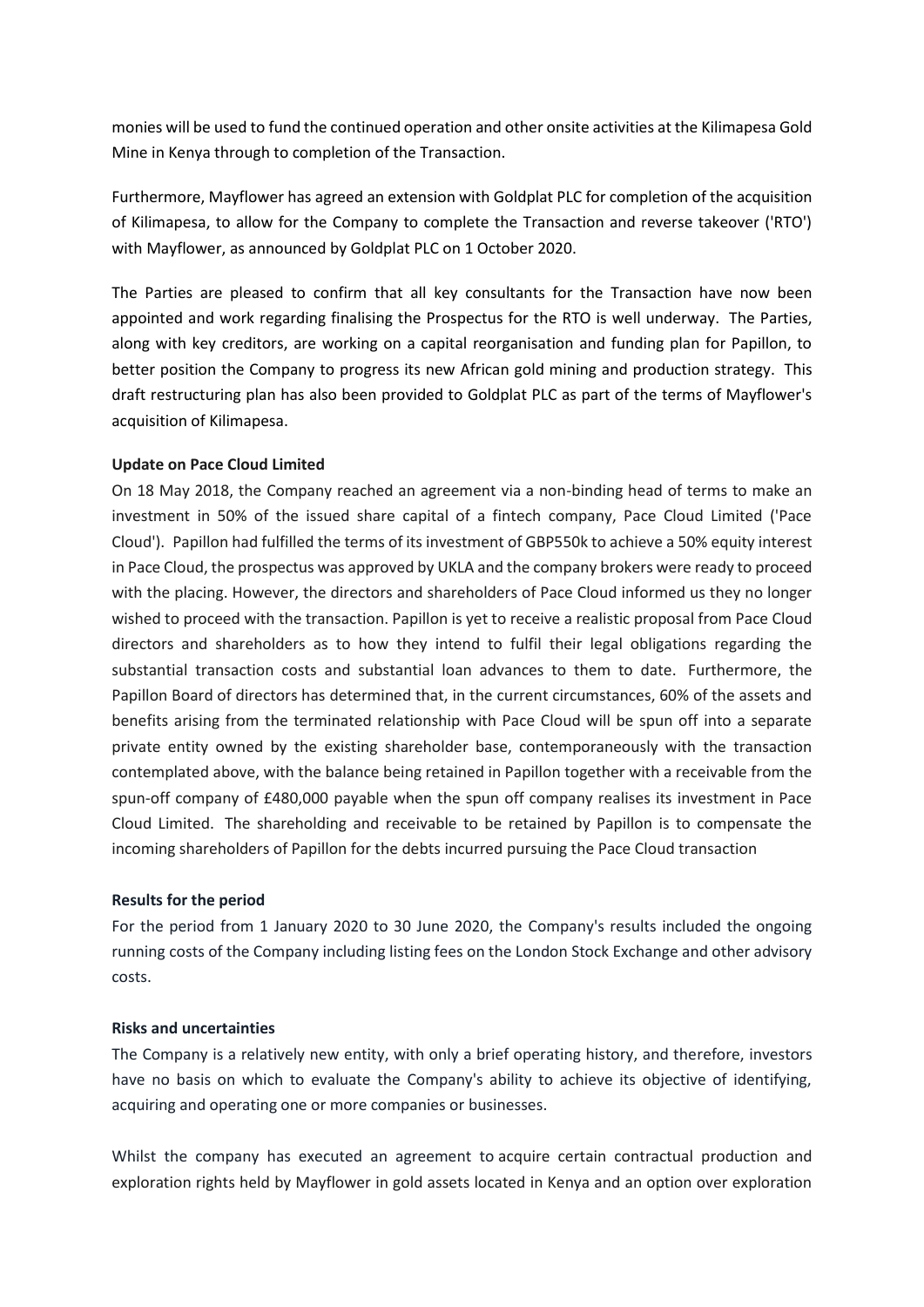rights in Congo Brazzaville the directors are unable to offer assurance that the relisting of Papillon will complete and /or that we will be able to raise the necessary funds via debt a placing upon re-listing to enable the combined group to fulfil its short term plans.

# **Going Concern**

As stated in Note 1 to the condensed financial statements, the directors are satisfied that the Company has sufficient resources to continue in operation for the foreseeable future, a period of not less than 12 months from the date of this report. Accordingly, they continue to adopt the going concern basis in preparing the condensed financial statements.

### **Responsibility Statement**

We confirm that to the best of our knowledge:

- (a) the condensed set of financial statements has been prepared in accordance with IAS 34 'Interim Financial Reporting';
- (b) the interim management report includes a fair review of the information required by DTR 4.2.7R (indication of important events during the first six months and description of principal risks and uncertainties for the remaining six months of the year; and
- (c) the interim management report includes a fair review of the information required by DTR 4.2.8R (disclosure of related parties' transactions and changes therein).

# **Cautionary statement**

This Interim Management Report (IMR) has been prepared solely to provide additional information to shareholders to assess the Company's strategies and the potential for those strategies to succeed. The IMR should not be relied on by any other party or for any other purpose.

|                 | <b>James Longley</b> |
|-----------------|----------------------|
| <b>Director</b> |                      |

23 October 2020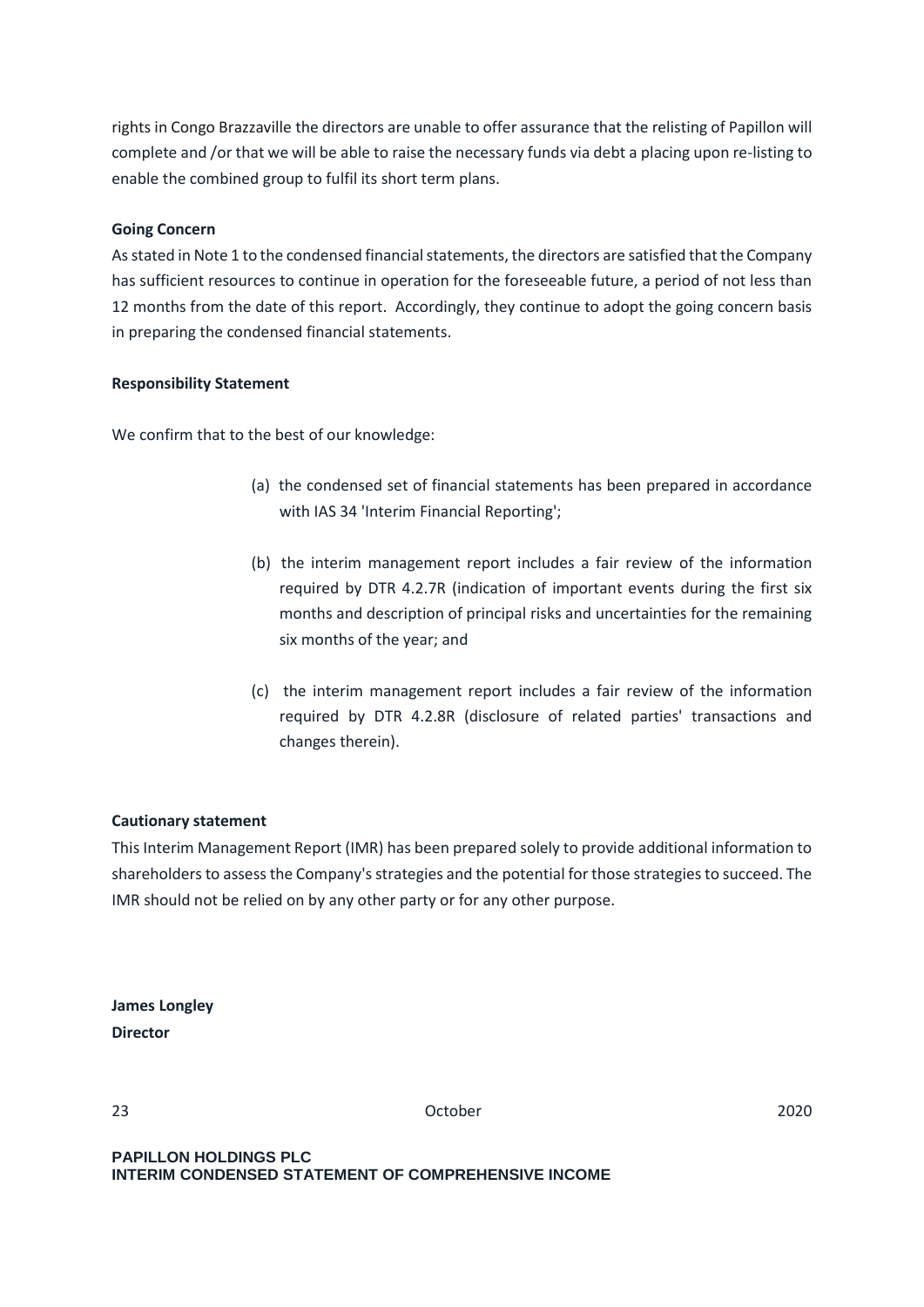|                                                           | <b>Period</b><br>ended<br>30 June<br>2020<br>GBP ('000)<br>(unaudited) | <b>Period ended</b><br>30 June<br>2019<br>GBP ('000)<br>(unaudited) | Year ended<br>31 December<br>2019<br>GBP ('000)<br>(audited) |
|-----------------------------------------------------------|------------------------------------------------------------------------|---------------------------------------------------------------------|--------------------------------------------------------------|
| <b>Continuing operations</b>                              |                                                                        |                                                                     |                                                              |
| Administrative expenses<br>Finance costs<br>Listing costs | (74)<br>(91)<br>(12)                                                   | (154)<br>(42)<br>(17)                                               | (434)<br>(122)<br>(33)                                       |
| Other income: interest received                           | 12                                                                     | 15                                                                  | 7                                                            |
| Loss before taxation<br>Taxation                          | (165)                                                                  | (198)                                                               | (582)                                                        |
| Loss for the period                                       | (165)                                                                  | (198)                                                               | (582)                                                        |
| Loss per share - basic and diluted<br>(pence)             | (0.125p)                                                               | (0.150p)                                                            | (0.440p)                                                     |

### **PAPILLON HOLDINGS PLC INTERIM CONDENSED STATEMENT OF CHANGES IN EQUITY**

|                                                                        | <b>Share</b><br><b>Capital</b> | <b>Share</b><br>premium | Loan<br><b>Note</b>                                    | <b>Retained</b><br>earnings | <b>Total</b>        |
|------------------------------------------------------------------------|--------------------------------|-------------------------|--------------------------------------------------------|-----------------------------|---------------------|
|                                                                        | <b>GBP</b><br>(000)            | <b>GBP</b><br>(000)     | <b>Equity</b><br><b>Reserve</b><br><b>GBP</b><br>(000) | GBP ('000)                  | <b>GBP</b><br>(000) |
| <b>Equity at 31 December</b><br>2018                                   | 132                            | 602                     | 6                                                      | (961)                       | (221)               |
| Loss for the Period<br>Equity element of 10%<br>convertible loan notes |                                |                         | $\overline{7}$                                         | (198)                       | (198)               |
| Equity at 30 June 2019                                                 | 132                            | 602                     | 13                                                     | (1, 159)                    | (412)               |
| Loss for period                                                        |                                |                         |                                                        | (294)                       | (294)               |
| Equity element of 10%<br>convertible loan notes                        |                                |                         | 9                                                      |                             | 9                   |
| <b>Equity at 31 December</b><br>2019                                   | 132                            | 602                     | 22                                                     | (1, 453)                    | (697)               |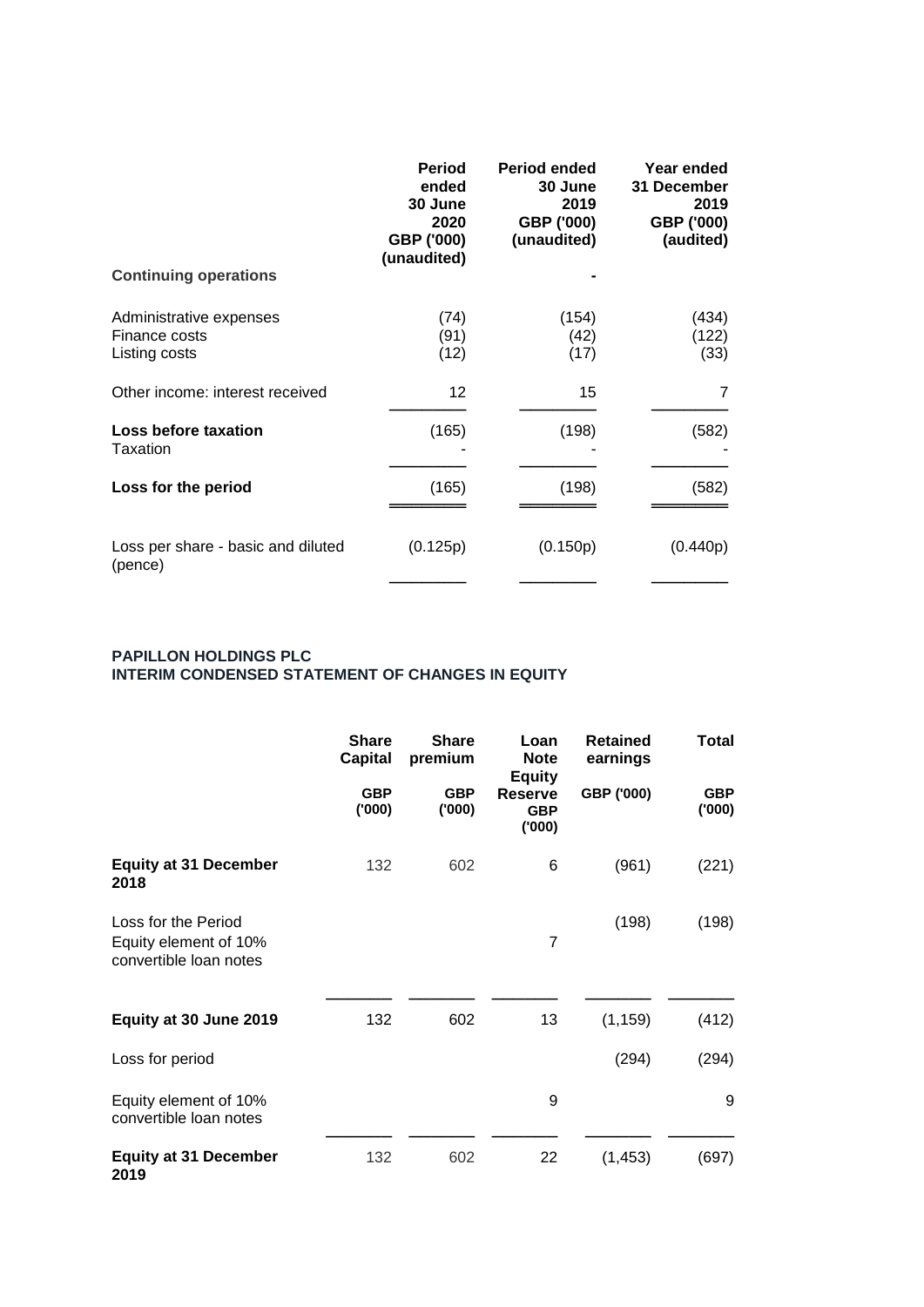| Loss for period                                 |     |     |                | (165)   | (165) |
|-------------------------------------------------|-----|-----|----------------|---------|-------|
| Equity element of 10%<br>convertible loan notes |     |     | (22)           |         | (22)  |
| Equity at 30 June 2020                          | 132 | 602 | $\blacksquare$ | (1,618) | (884) |

### **PAPILLON HOLDINGS PLC INTERIM CONDENSED STATEMENT OF FINANCIAL POSITION**

|                                                              | <b>Notes</b> | As at<br>30 June<br>2020<br>GBP ('000)<br>(unaudited) | As at<br>30 June<br>2019<br>GBP ('000)<br>(unaudited) | As at<br>31 December<br>2019<br>GBP ('000) |
|--------------------------------------------------------------|--------------|-------------------------------------------------------|-------------------------------------------------------|--------------------------------------------|
| <b>Assets</b>                                                |              |                                                       |                                                       | (audited)                                  |
| <b>Current assets</b>                                        |              |                                                       |                                                       |                                            |
| Prepayments & other receivables<br>Cash and cash equivalents | 3            | 542<br>10                                             | 407<br>3                                              | 480                                        |
| <b>Total Assets</b>                                          |              | 552                                                   | 410                                                   | 480                                        |
| <b>Equity and Liabilities</b>                                |              |                                                       |                                                       |                                            |
| Share capital                                                |              | 132                                                   | 132                                                   | 132                                        |
| Share premium<br>Loan Note reserve                           |              | 602                                                   | 602<br>13                                             | 602<br>22                                  |
| Retained earnings                                            |              | (1,618)                                               | (1, 159)                                              | (1, 453)                                   |
| <b>Total Equity</b>                                          |              | (884)                                                 | (412)                                                 | (697)                                      |
| <b>Current Liabilities</b>                                   |              |                                                       |                                                       |                                            |
| Trade and other payables                                     |              | 936                                                   | 335                                                   | 699                                        |
| Convertible loan notes                                       |              | 500                                                   | 487                                                   | 478                                        |
| <b>Total Liabilities</b>                                     |              | 1,436                                                 | 822                                                   | 1,177                                      |
| <b>Total Equity and Liabilities</b>                          |              | 552                                                   | 410                                                   | 480                                        |

#### **PAPILLON HOLDINGS PLC INTERIM CONDENSED CASH FLOW STATEMENT**

| <b>Period ended</b> | <b>Period ended</b> | Year ended  |
|---------------------|---------------------|-------------|
| 30 June             | 30 June             | 31 December |
| 2020                | 2019                | 2019        |
| GBP ('000)          | GBP ('000)          | GBP ('000)  |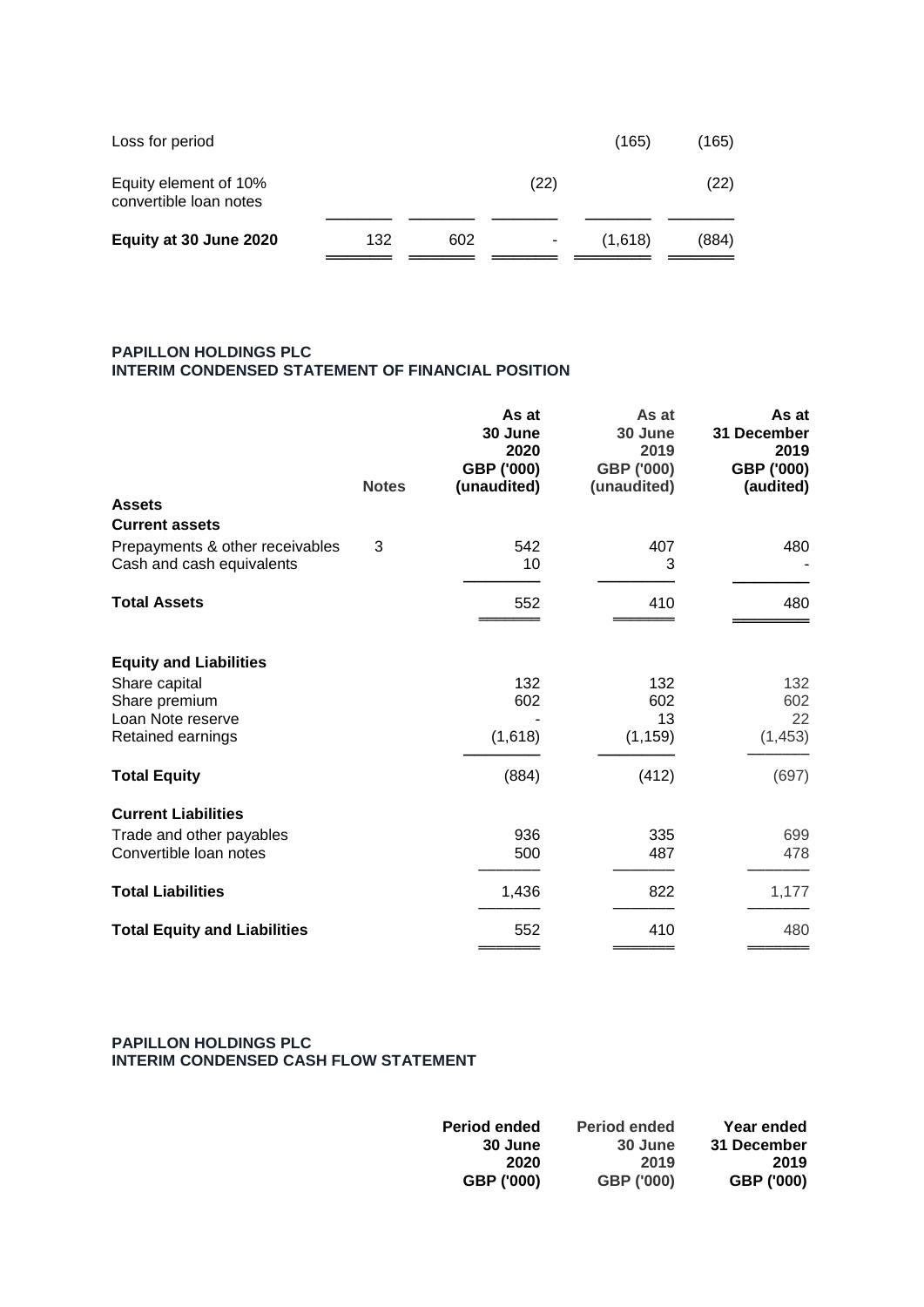|                                                               | (unaudited) | (unaudited) | (audited) |
|---------------------------------------------------------------|-------------|-------------|-----------|
| Cash flows from operating activities<br><b>Operating loss</b> | (165)       | (198)       | (582)     |
| (Increase)/decrease in trade and other<br>receivables         | (62)        | (238)       | (311)     |
| Increase/decrease in trade and other<br>payables              | 237         | 108         | 562       |
| Net cash flows from operating<br>activities                   | 10          | (328)       | (331)     |
| Net cash flows from financing<br>activities                   |             |             |           |
| Issue of 10% Convertible Loan Notes                           |             | 300         | 300       |
| Net increase in cash and cash<br>equivalents                  | 10          | (28)        | (31)      |
| Cash and cash equivalents at the<br>beginning of the period   |             | 31          | 31        |
| Cash and cash equivalents at the end<br>of the period         | 10          | 3           |           |
|                                                               |             |             |           |

# **NOTES TO THE UNAUDITED INTERIM CONDENSED REPORT**

### **1. General Information**

Papillon Holdings Plc ('the company') is an investment company incorporated in the United Kingdom. The address of the registered office is 27-28 Eastcastle Street London W1E 8DN. The Company was incorporated and registered in England and Wales on 19 October 2015 as a private limited company and re-registered on 24 June 2016 as a public limited company.

# **2. Basis of preparation**

This announcement was approved and authorised to issue by the Board of directors on 23 October 2020.

The financial information in this interim report has been prepared in accordance with the International Financial Reporting Standards. IFRS comprises standards issued by the International Accounting Standards Board (IASB) and the interpretations issued by the International Financial Reporting Interpretations Committee (IFRIC) as adopted by the European Union (EU).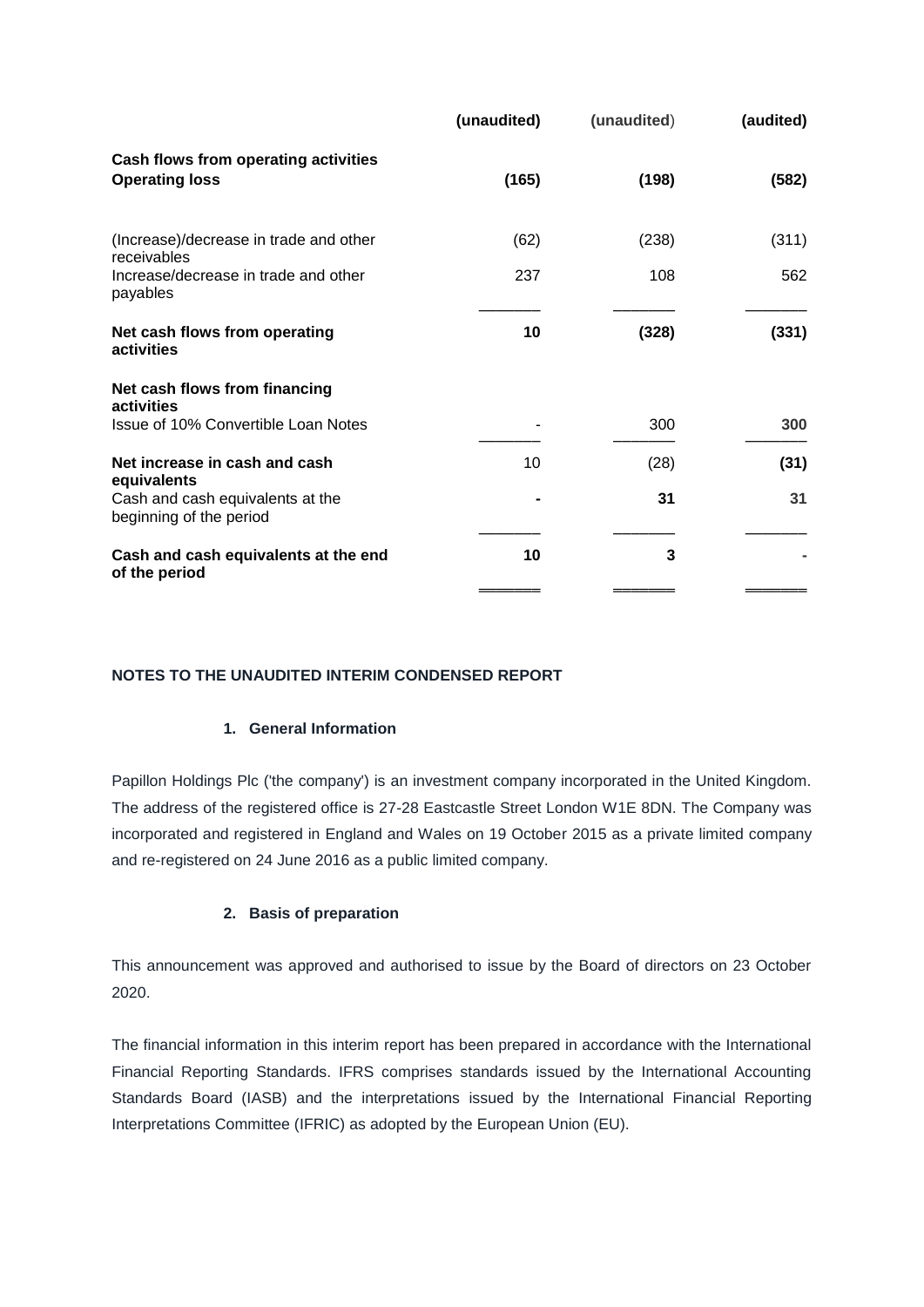There are no IFRS, or IFRIC interpretations that are effective for the first time in this period that would be expected to have a material impact on the company.

The financial information has been prepared under the historical cost convention, as modified by the accounting standard for financial instruments at fair value.

The Directors are of the opinion that the financial information should be prepared on a going concern basis, in the light of the Company's financial resources.

The accounting policies applied by the Company in these unaudited condensed interim financial statements are the same as those applied by the Company in its audited financial statements for the period ended 31 December 2019 except as detailed below.

These condensed interim financial statements for the six months ended 30 June 2020 and 30 June 2019 have been prepared in accordance with International Accounting Standard No. 34, 'Interim Financial Reporting', are unaudited and do not constitute full accounts. The comparative figures for the period ended 31 December 2019 are extracted from the 2019 audited financial statements. The independent auditor's report on the 2019 financial statements was not qualified.

No taxation charge has arisen for the period and the Directors have not declared an interim dividend.

Copies of the interim report can be found on the Company's website at www.papillonholdingsplc.com.

### **Going concern**

The directors are satisfied that the Company has sufficient resources to continue in operation for the foreseeable future, a period of not less than 12 months from the date of this report. Accordingly, they continue to adopt the going concern basis in preparing the condensed financial statements.

### **3. Prepayments and other receivables**

|                                           | Period ended<br>30 June<br>2020<br>GBP('000)<br>(unaudited) | <b>Period ended</b><br>30 June<br>2019<br>GBP ('000)<br>(unaudited) | Year ended<br>31 December<br>2019<br>GBP ('000)<br>(audited) |
|-------------------------------------------|-------------------------------------------------------------|---------------------------------------------------------------------|--------------------------------------------------------------|
| Prepayments and other<br>receivables      | 32                                                          | 59                                                                  | 23                                                           |
| Other receivables -<br>Pace Cloud Limited | 510                                                         | 348                                                                 | 457                                                          |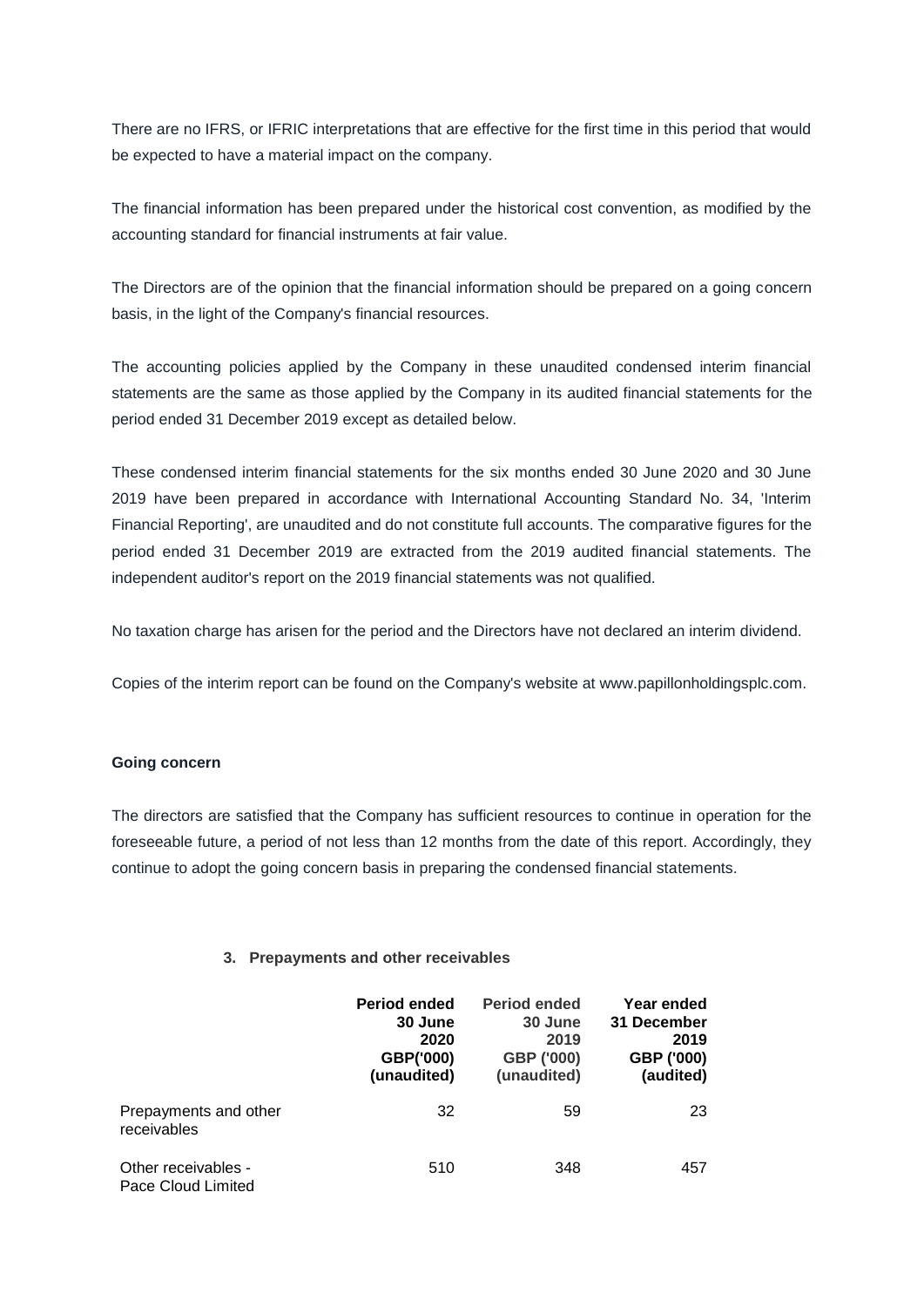| 542 | 407 | 480 |
|-----|-----|-----|
|     |     |     |

#### **4. Loss per share**

Basic loss per share is calculated by dividing the earnings attributable to ordinary shareholders by the weighted average number of ordinary shares outstanding during the period.

For diluted loss per share, the weighted average number of ordinary shares in issue is adjusted to assume conversion of all dilutive potential ordinary shares.

The calculation of basic and diluted earnings per share is based on the following figures:-

| <b>Period ended</b><br>30 June<br>2020<br><b>GBP</b><br>(unaudited) | <b>Period ended</b><br>30 June<br>2019<br><b>GBP</b><br>(unaudited) | Year ended<br>31 December<br>2019<br><b>GBP</b><br>(audited) |
|---------------------------------------------------------------------|---------------------------------------------------------------------|--------------------------------------------------------------|
| (164, 927)                                                          | (198, 460)                                                          | (582,404)                                                    |
| 132,400,000                                                         | 132,400,000                                                         | 132,400,000                                                  |
| (0.149p)                                                            | (0.150p)                                                            | (0.440p)                                                     |
| (0.125p)                                                            | (0.150p)                                                            | (0.440p)                                                     |
|                                                                     |                                                                     |                                                              |

The basic and diluted earnings per share are the same, since where a loss is incurred the effect of outstanding share options and warrants is considered anti-dilutive and is ignored for the purpose of the loss per share calculation.

#### **5. Share Capital**

|                                               | <b>As at 30</b> | As at 30    | <b>As at 31</b> |
|-----------------------------------------------|-----------------|-------------|-----------------|
|                                               | June            | June        | <b>December</b> |
|                                               | 2020            | 2019        | 2019            |
|                                               | GBP ('000)      | GBP ('000)  | GBP ('000)      |
|                                               | (unaudited)     | (unaudited) | (audited)       |
| 132,400,000 Ordinary shares<br>of £0.001 each | (132)           | (132)       | (132)           |

# **6. Convertible loan notes**

On 26 October 2018 the Company issued £100,000 convertible loan notes, repayable on 25 October 2019 if not converted into shares prior to that date, and bearing interest at 10% p.a, payable quarterly